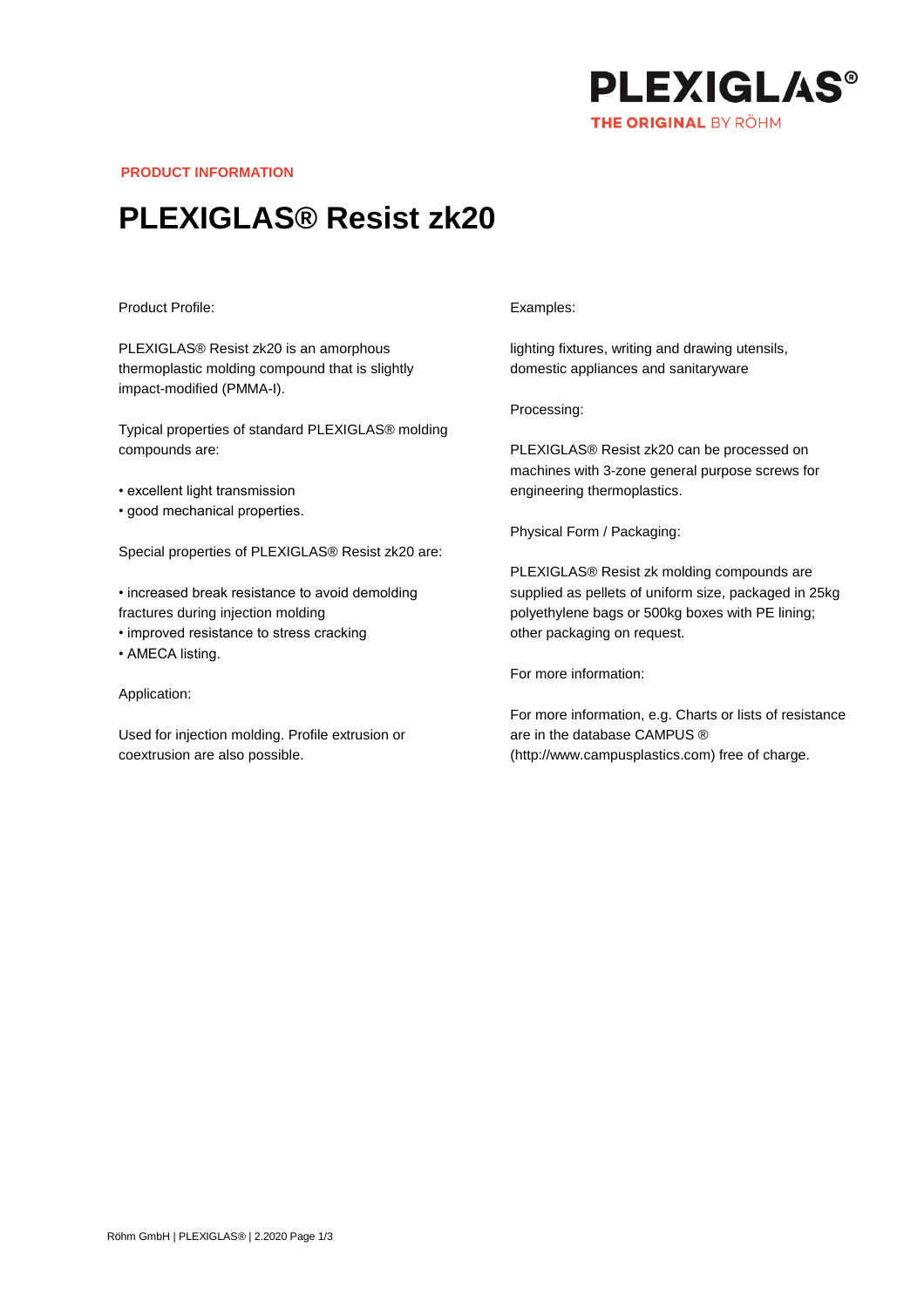## Properties:

|                                          | <b>Parameter</b>   | <b>Unit</b>            | <b>Standard</b>    | <b>PLEXIGLAS® Resist</b><br><b>zk20</b> |
|------------------------------------------|--------------------|------------------------|--------------------|-----------------------------------------|
| <b>Mechanical Properties</b>             |                    |                        |                    |                                         |
| <b>Tensile Modulus</b>                   | 1 mm/min           | MPa                    | <b>ISO 527</b>     | 2400                                    |
| <b>Yield Stress</b>                      | 50 mm/min          | <b>MPa</b>             | <b>ISO 527</b>     | 62                                      |
| <b>Yield Strain</b>                      | 50 mm/min          | %                      | <b>ISO 527</b>     | 4.5                                     |
| Nominal Strain @ Break                   |                    | %                      | <b>ISO 527</b>     | 22                                      |
| Charpy Impact Strength                   | $23^{\circ}$ C     | kJ/m <sup>2</sup>      | <b>ISO 179/1eU</b> | 25                                      |
| <b>Thermal Properties</b>                |                    |                        |                    |                                         |
| Vicat Softening Temperature              | B/50               | °C                     | <b>ISO 306</b>     | 102                                     |
| <b>Glass Transition Temperature</b>      |                    | °C                     | ISO 11357          | 112                                     |
| Temp. of Deflection under Load           | 0.45 MPa           | °C                     | <b>ISO 75</b>      | 100                                     |
| Temp. of Deflection under Load           | 1.8 MPa            | °C                     | <b>ISO 75</b>      | 96                                      |
| Coeff. of Linear Therm. Expansion        | $0 - 50^{\circ}$ C | $E-5$ / $\mathrm{K}$   | ISO 11359          | 10                                      |
| Flammability UL 94                       | $1.5 \text{ mm}$   | Class                  | IEC 60695-11-10    | <b>HB</b>                               |
| <b>Rheological Properties</b>            |                    |                        |                    |                                         |
| Melt Volume Rate, MVR                    | 230°C / 3.8kg      | cm <sup>3</sup> /10min | <b>ISO 1133</b>    | $\overline{2}$                          |
| <b>Optical Properties</b>                | $d=3$ mm           |                        |                    |                                         |
| Luminous transmittance                   | D65                | %                      | ISO 13468-2        | 91                                      |
| Refractive Index                         | 589nm/23°C         |                        | <b>ISO 489</b>     | 1.49                                    |
| <b>Other Properties</b>                  |                    |                        |                    |                                         |
| Density                                  |                    | g/cm <sup>3</sup>      | ISO 1183           | 1.17                                    |
| <b>Humidity Absorption</b>               | 23°C / 50%         | $\%$                   | <b>ISO 62</b>      | 0.3                                     |
| <b>Recommended Processing Conditions</b> |                    |                        |                    |                                         |
| <b>Predrying Temperature</b>             |                    | °C                     |                    | max. 90                                 |
| Predrying Time in Desiccant-Type Drier   |                    | h                      |                    | $2 - 3$                                 |
| Melt Temperature                         |                    | °C                     |                    | 230 - 240                               |
| Mold Temperature (Injection Molding)     |                    | °C                     |                    | $50 - 70$                               |

All listed technical data are typical values intended for your guidance. They are given without obligation and do not constitute a materials specification.